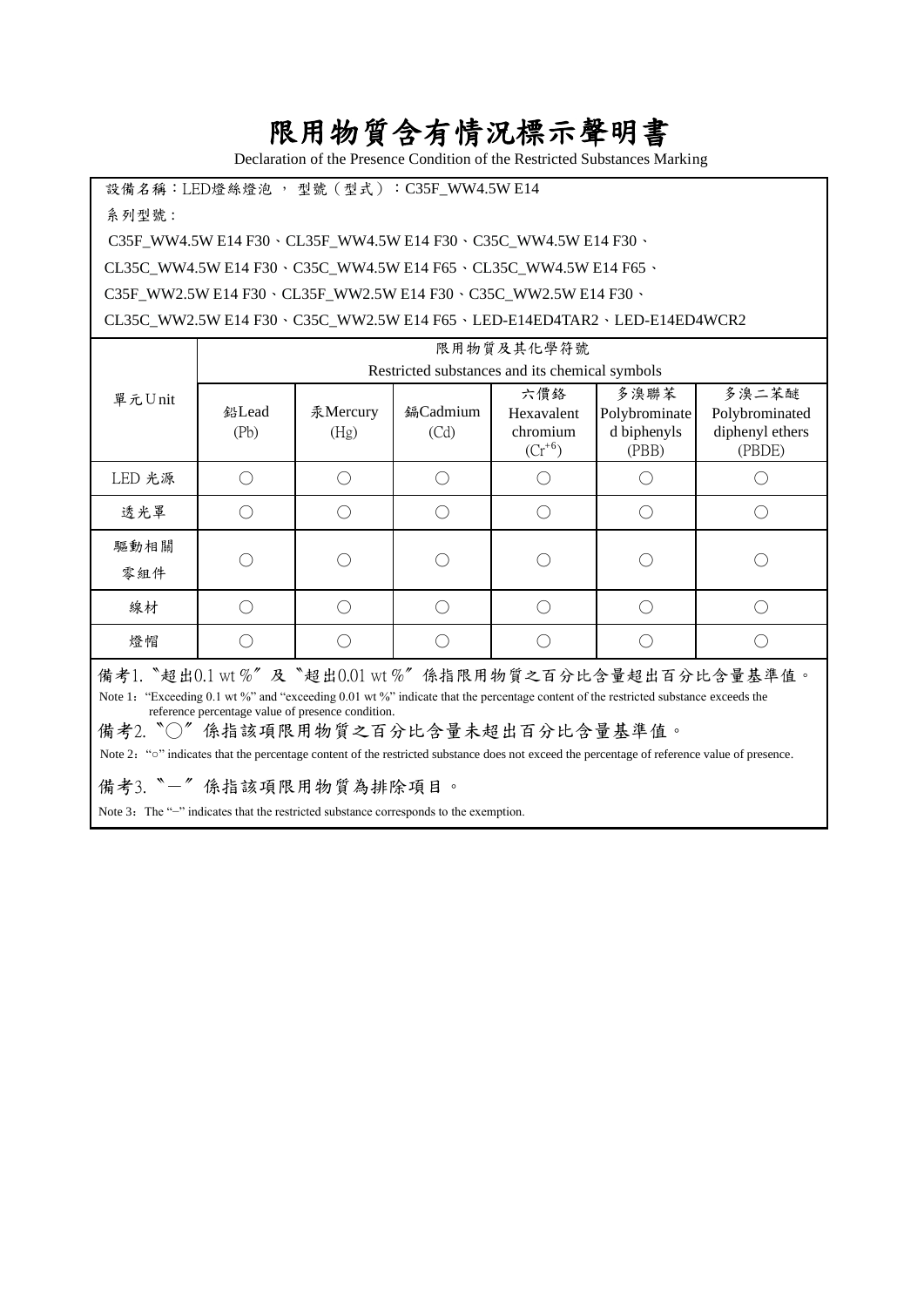## 限用物質含有情況標示聲明書

Declaration of the Presence Condition of the Restricted Substances Marking

設備名稱: LED燈絲燈泡, 型號 (型式): A60F\_WW8W E27

系列型號 :

A60F\_WW8W E27 F30、A60C\_WW8W E27 F30、A60F\_WW8W E27 F65、A60C\_WW8W E27 F65、 A60F\_WW6.5W E27 F30、A60C\_WW6.5W E27 F30、T32C\_WW6.5W E27 F30、ST64C\_WW6.5W E27 F30、 G95C\_WW6.5W E27 F30、A60F\_WW6.5W E27 F65、A60C\_WW6.5W E27 F65、C35C\_WW4.5W E27 F30、 G45C\_WW4.5W E27 F30、G45F\_WW4.5W E27 F30、A60C\_WW4.5W E27 F30、C35C\_WW4.5W E27 F65、 A60C\_WW4.5W E27 F65、C35C\_WW2.5W E27 F30、LED-E27ED6CR2、LED-E27ED6G95R2 、 LED-E27ED4CR2、

|                                                                                                                                                                                                                                                                                                                                                                                                                                           | 限用物質及其化學符號                                     |                  |                  |                                              |                                               |                                                      |  |
|-------------------------------------------------------------------------------------------------------------------------------------------------------------------------------------------------------------------------------------------------------------------------------------------------------------------------------------------------------------------------------------------------------------------------------------------|------------------------------------------------|------------------|------------------|----------------------------------------------|-----------------------------------------------|------------------------------------------------------|--|
| 單元Unit                                                                                                                                                                                                                                                                                                                                                                                                                                    | Restricted substances and its chemical symbols |                  |                  |                                              |                                               |                                                      |  |
|                                                                                                                                                                                                                                                                                                                                                                                                                                           | 鉛Lead<br>(Pb)                                  | 汞Mercury<br>(Hg) | 鎘Cadmium<br>(Cd) | 六價絡<br>Hexavalent<br>chromium<br>$(Cr^{+6})$ | 多溴聯苯<br>Polybrominate<br>d biphenyls<br>(PBB) | 多溴二苯醚<br>Polybrominated<br>diphenyl ethers<br>(PBDE) |  |
| LED 光源                                                                                                                                                                                                                                                                                                                                                                                                                                    | $( \ )$                                        |                  |                  | ◯                                            |                                               |                                                      |  |
| 透光罩                                                                                                                                                                                                                                                                                                                                                                                                                                       |                                                |                  |                  | n                                            |                                               |                                                      |  |
| 驅動相關<br>零組件                                                                                                                                                                                                                                                                                                                                                                                                                               |                                                |                  |                  |                                              |                                               |                                                      |  |
| 線材                                                                                                                                                                                                                                                                                                                                                                                                                                        | ( )                                            |                  |                  | ∩                                            |                                               |                                                      |  |
| 燈帽                                                                                                                                                                                                                                                                                                                                                                                                                                        |                                                |                  |                  |                                              |                                               |                                                      |  |
| 備考1. "超出0.1 wt %"及 "超出0.01 wt %" 係指限用物質之百分比含量超出百分比含量基準值。<br>Note 1: "Exceeding 0.1 wt %" and "exceeding 0.01 wt %" indicate that the percentage content of the restricted substance exceeds the<br>reference percentage value of presence condition.<br>備考2. ○ 伤指該項限用物質之百分比含量未超出百分比含量基準值。<br>Note 2: "o" indicates that the percentage content of the restricted substance does not exceed the percentage of reference value of presence. |                                                |                  |                  |                                              |                                               |                                                      |  |
| 備考3. "一"係指該項限用物質為排除項目。                                                                                                                                                                                                                                                                                                                                                                                                                    |                                                |                  |                  |                                              |                                               |                                                      |  |
| Note 3: The "-" indicates that the restricted substance corresponds to the exemption.                                                                                                                                                                                                                                                                                                                                                     |                                                |                  |                  |                                              |                                               |                                                      |  |